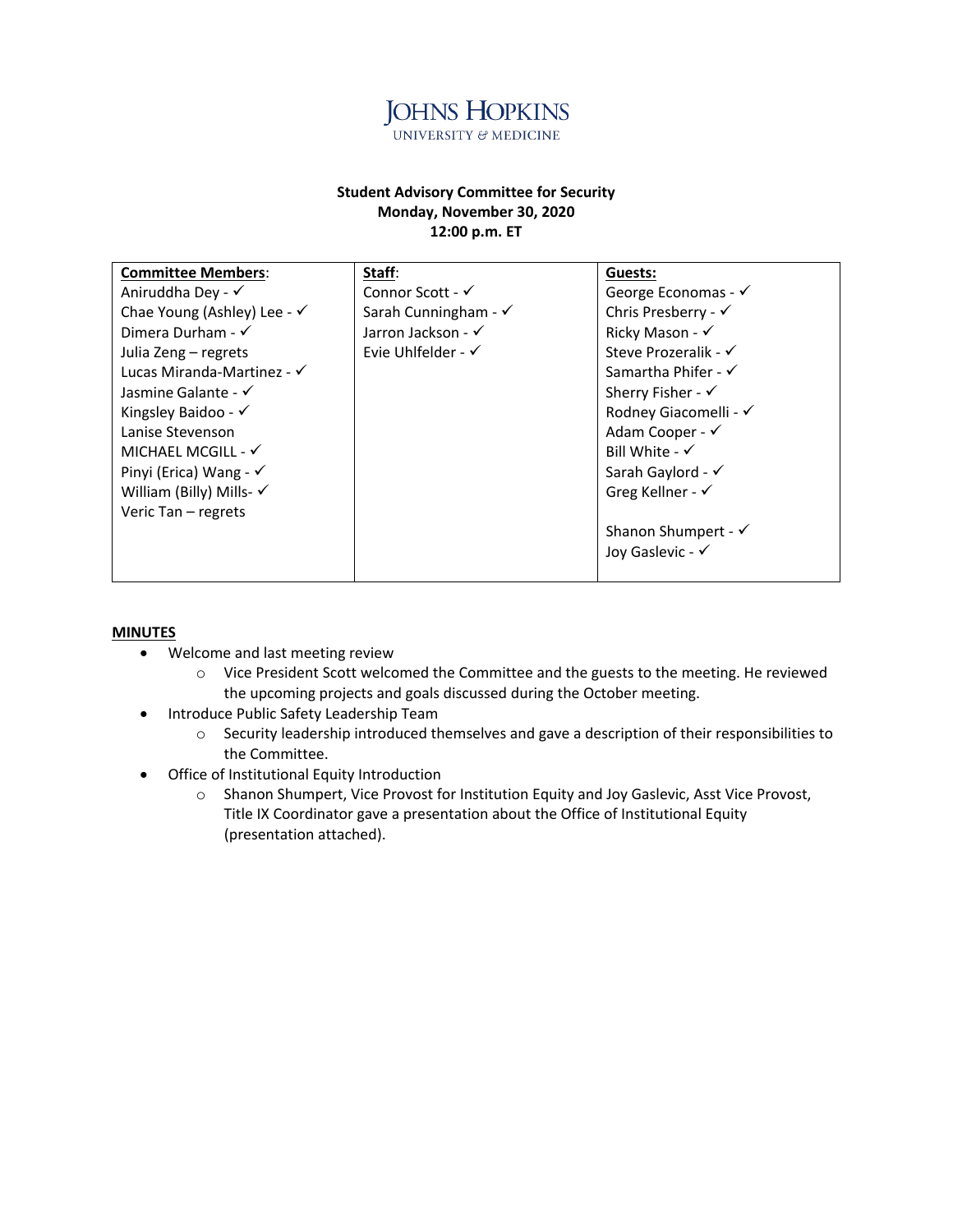# The Office of Institutional Equity (OIE)

#### SHANON SHUMPERT–VICE PROVOST JOY GASLEVIC – ASSISTANT VICE PROVOST & TITLE IX COORDINATOR DECEMBER 2020



Office of Institutional Equity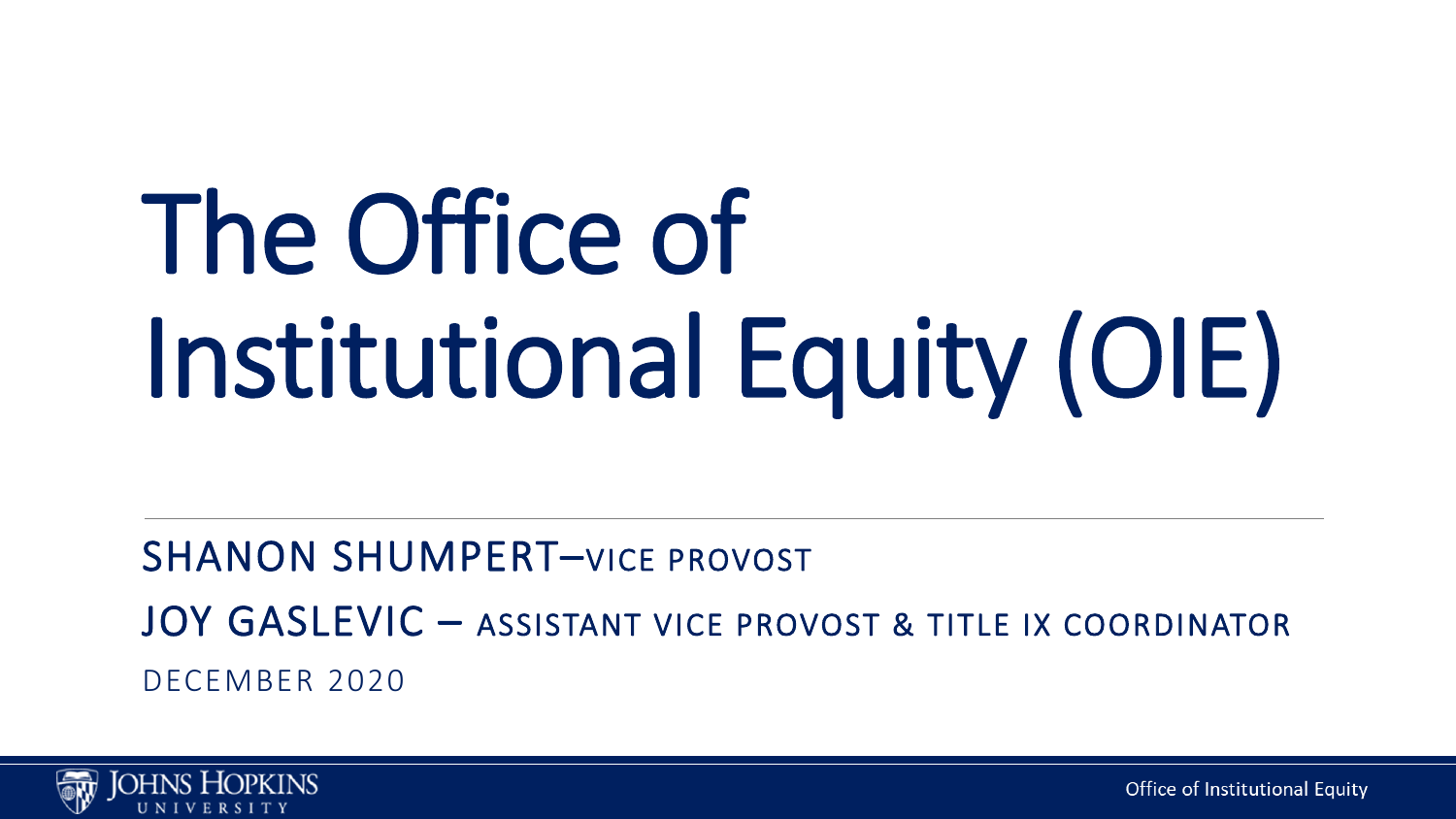# Office of Institutional Equity (OIE)



OIE Serves the Entire University

OIE Assesses and Investigates Reports of:

- **▶ Discrimination and Harassment**
- $\triangleright$  Sexual Misconduct

OIE Serves as a Central Resource for Religious Accommodations & Disability Services

OIE Provides Harassment Prevention, Discrimination, Title IX & Disability Services **Training** 



Office of Institutional Equity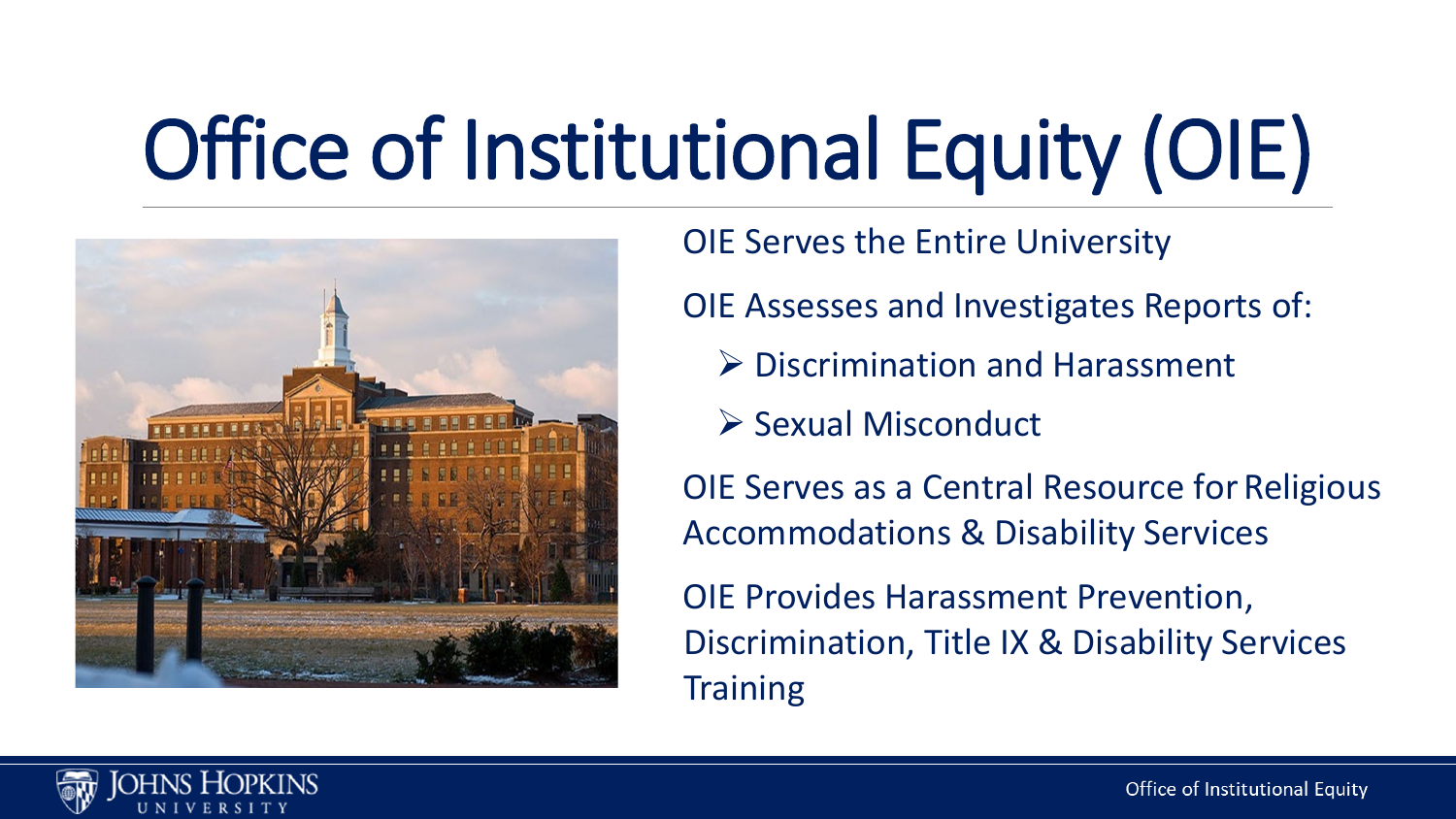### JHU OIE Policies

• University Statement on Equal Opportunity

• *Discrimination and Harassment Policy and Procedures*

• *Sexual Misconduct Policy & Procedures*

#### **Policies: oie.jhu.edu**

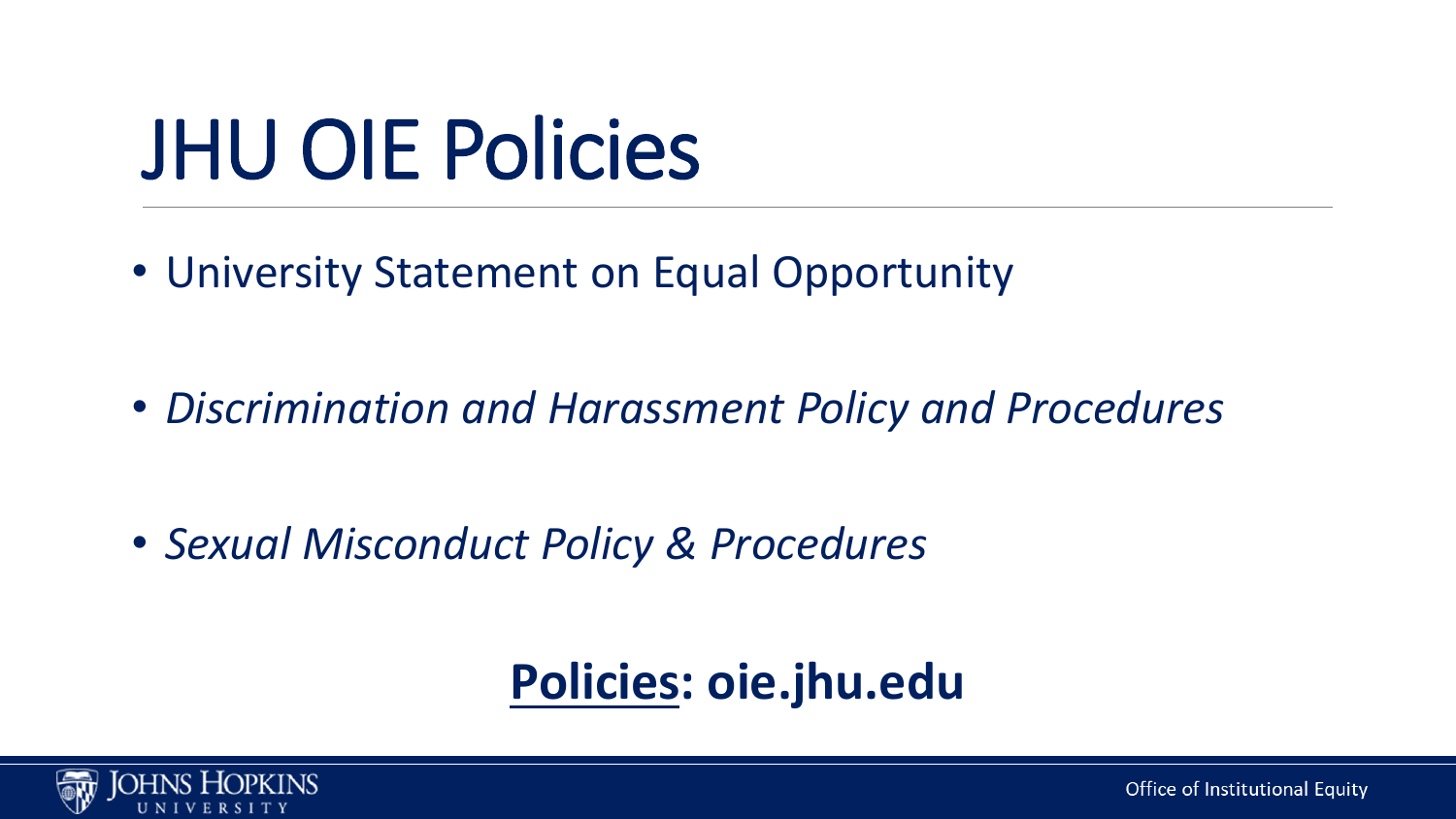### What to Expect at OIE

#### **At OIE, you will be:**

- heard;
- respected;
- treated fairly; and
- informed of policies, procedures, and resources.

#### **OIE will take appropriate action geared to:**

- stop problematic conduct;
- prevent recurrence; and
- address effects

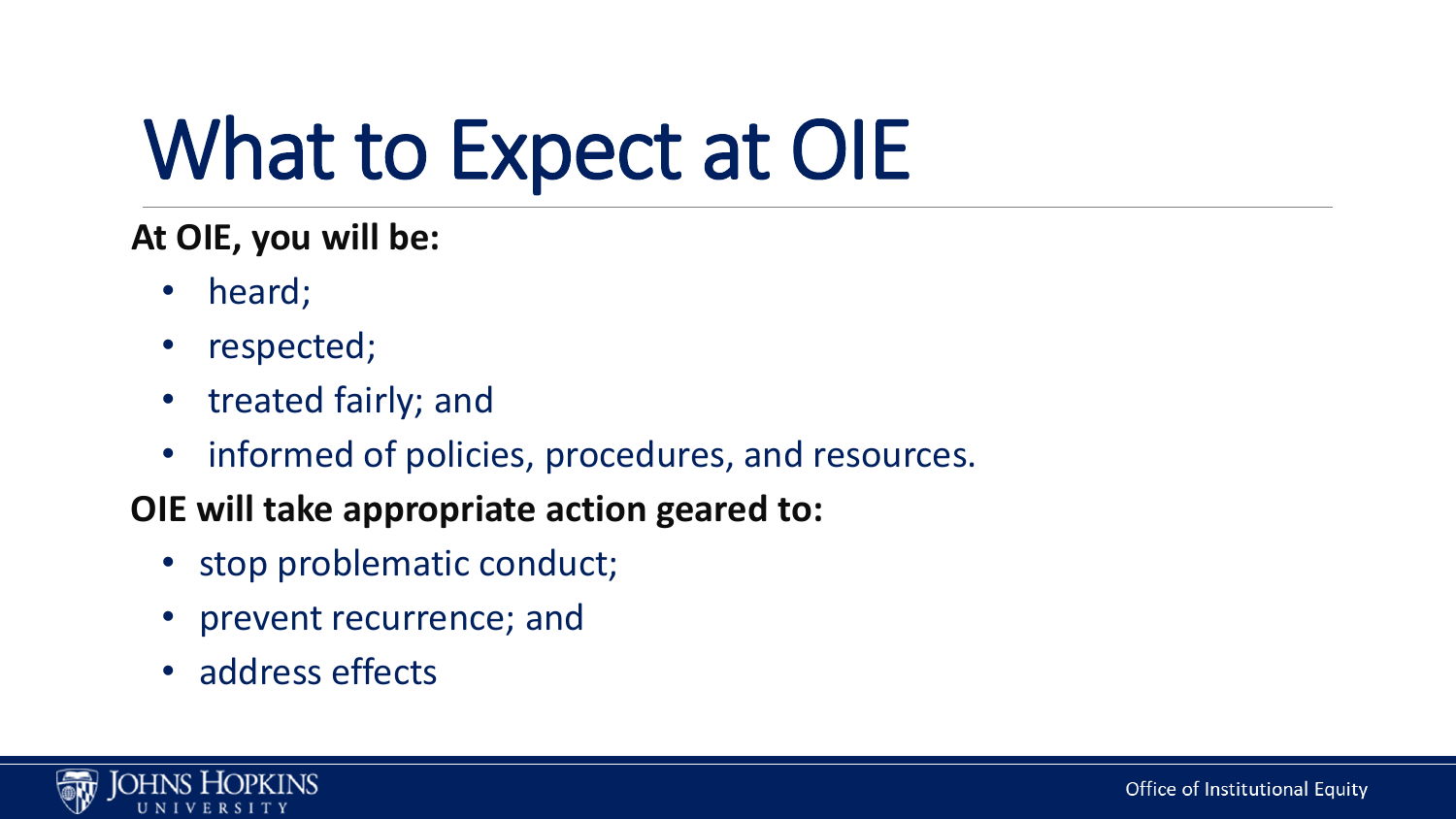## CSS and OIE – Working Together

- **Responsible Employee Reporting**
- **Clery Act Compliance**
- **Community Member Safety Concerns on and Around Campus (e.g., safety escorts, escorts to SAFE hospital, developing safety plans)**
- **Securing Peace or Protective Orders**
- **Interim Measures, Sanctions, BOLOs, and Campus Bans**
- **CSS Representative on SVAC**